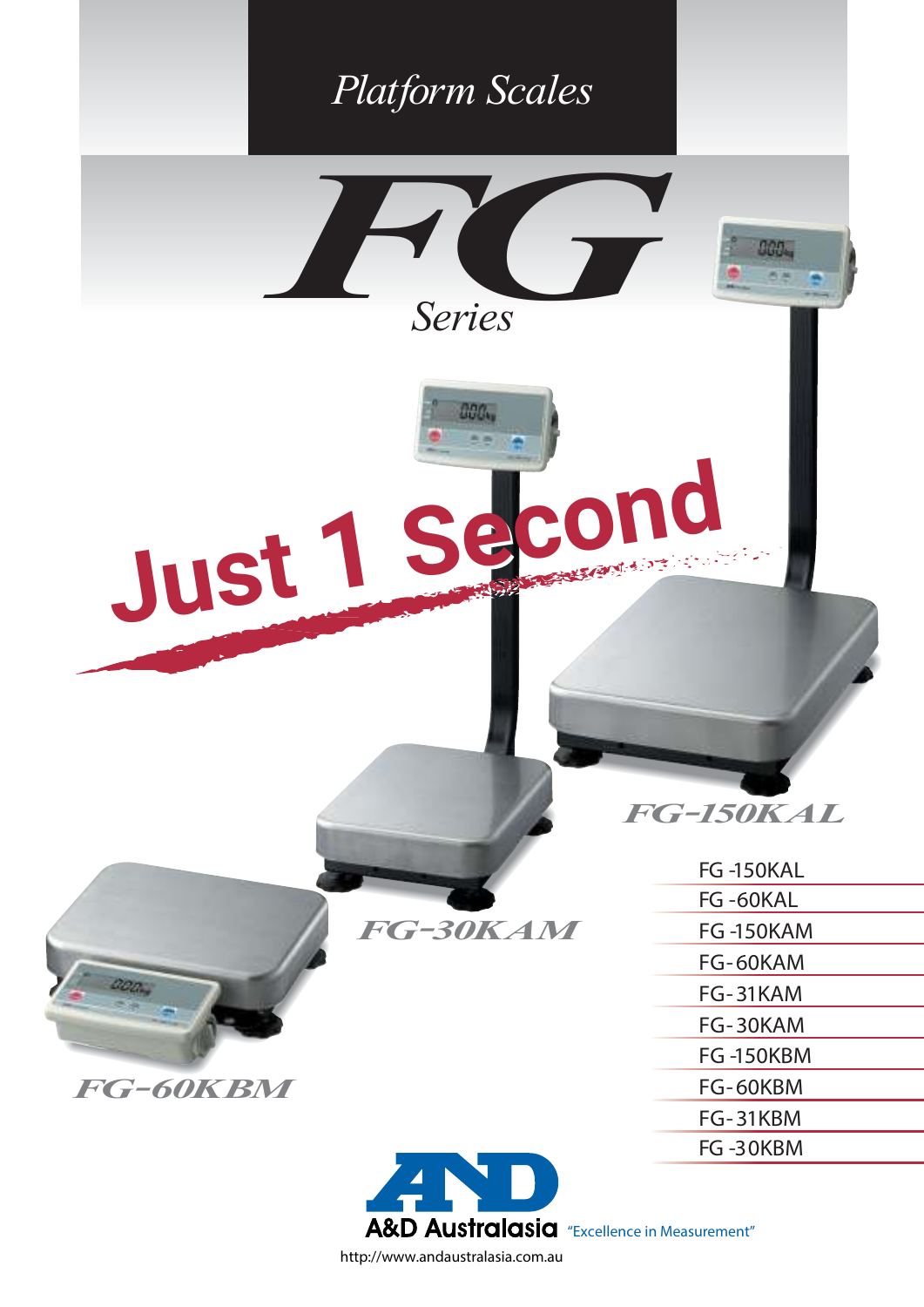

# **Fast Weighing Response for Efficient Weighing Applications!**

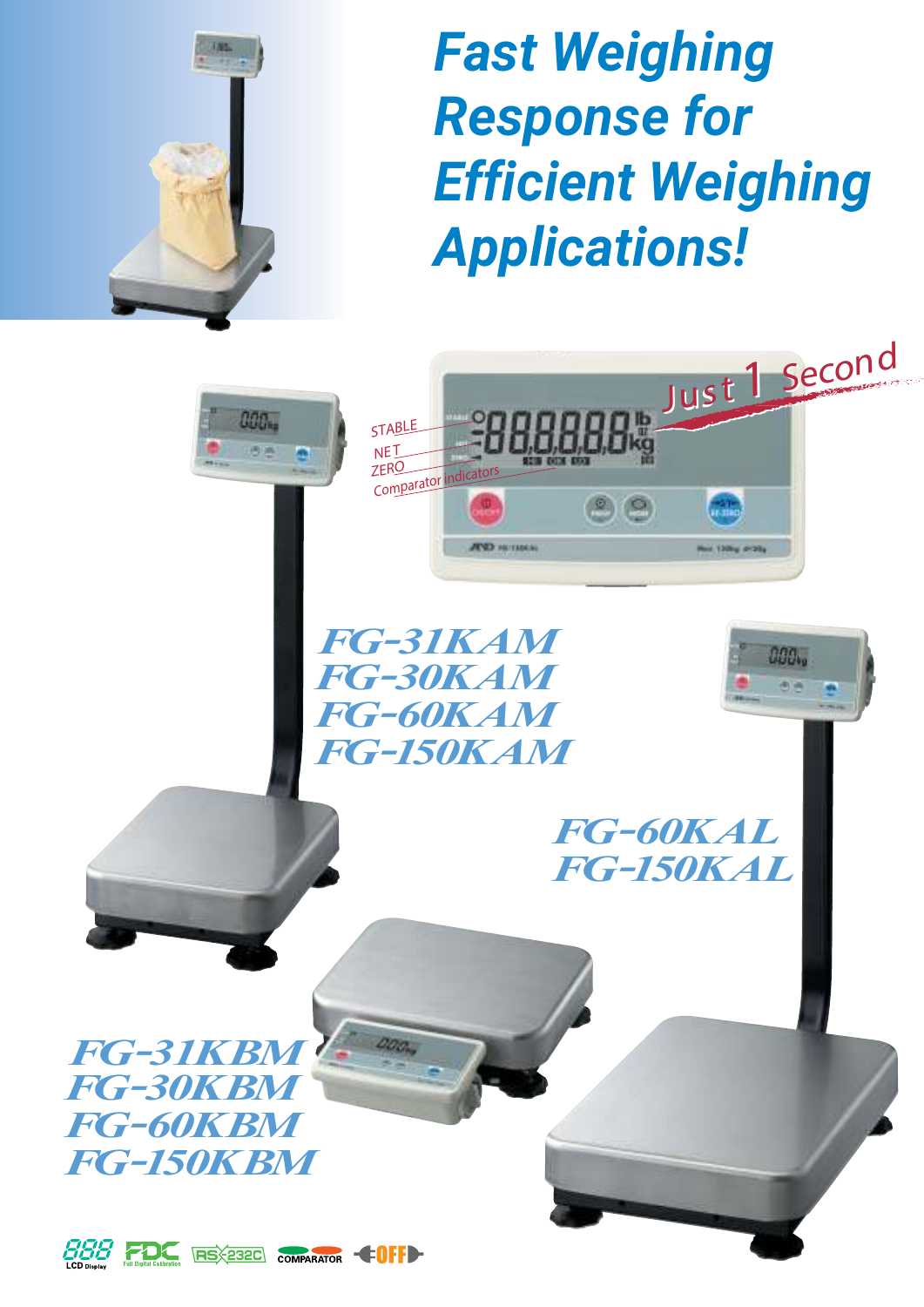

## *T hree weighing resolutions*

Selectable from Normal resolution (1/3000), High resolution (1/6000 for 30kg and 60kg weighing capacity) and Higher resolution (1/12000 for 60kg and 1/15000 for 30kg and 150kg weighing capacity) by function setting. Special 30kg x 1g models available

## *Counting function*

Useful in piece counting applications with sample size of 5, 10, 20, 50 and 100 pcs for unit weight registration

#### *Comparator function* COMPARATOR

HI / OK / LO comparator indication and optional comparator relay output (FG-24) for checkweighing applications

## *Calibration function*

Easy and simple to calibrate the scale with external calibration mass for accurate weighing

## *Auto-power OFF function*

Saves power consumption by automatically switching itself off when the scale displays zero for approx. five minutes

## *Selectable two sizes of stainless steel weighing pan*

Stainless steel weighing pan is easy to clean and weighing pan of size of M size (300 x 380mm) or L size (390 x 530mm) can be selected

## *Two types of power supply*

AC Adapter for permanent installation applications or dry batteries of 4 x C size (R14P/LR14) for applications in locations with no AC power supply

## *Low power supply indication function*

Easy to know when power supply is low with the display of " Lb1" for AC power supply and " Lb0" for dry batteries

## *Filtering function*

Filtering levels of Slow, Normal and Fast are selectable to suit weighing environment conditions

#### *Leveling foot and Leveling bubble*

Easy and simple to adjust the level of the scale for accurate weighing

#### *Display column and Tilt display pod*

The column and tilting angle of the display unit is adjustable for better reading of display

#### *Status indicator function*

The display has status indicators of Stable, Net and Zero for easy operation

#### *Power – ON Zero function*

Takes Zero as its center when power is ON for accurate weighing

#### *Gravity acceleration correction function*

Adjustable gravity acceleration for accurate weighing

#### *Optional RS-232C and Comparator Output*

Easy to connect peripherals such as printer, comparator light and computer for weighing system applications